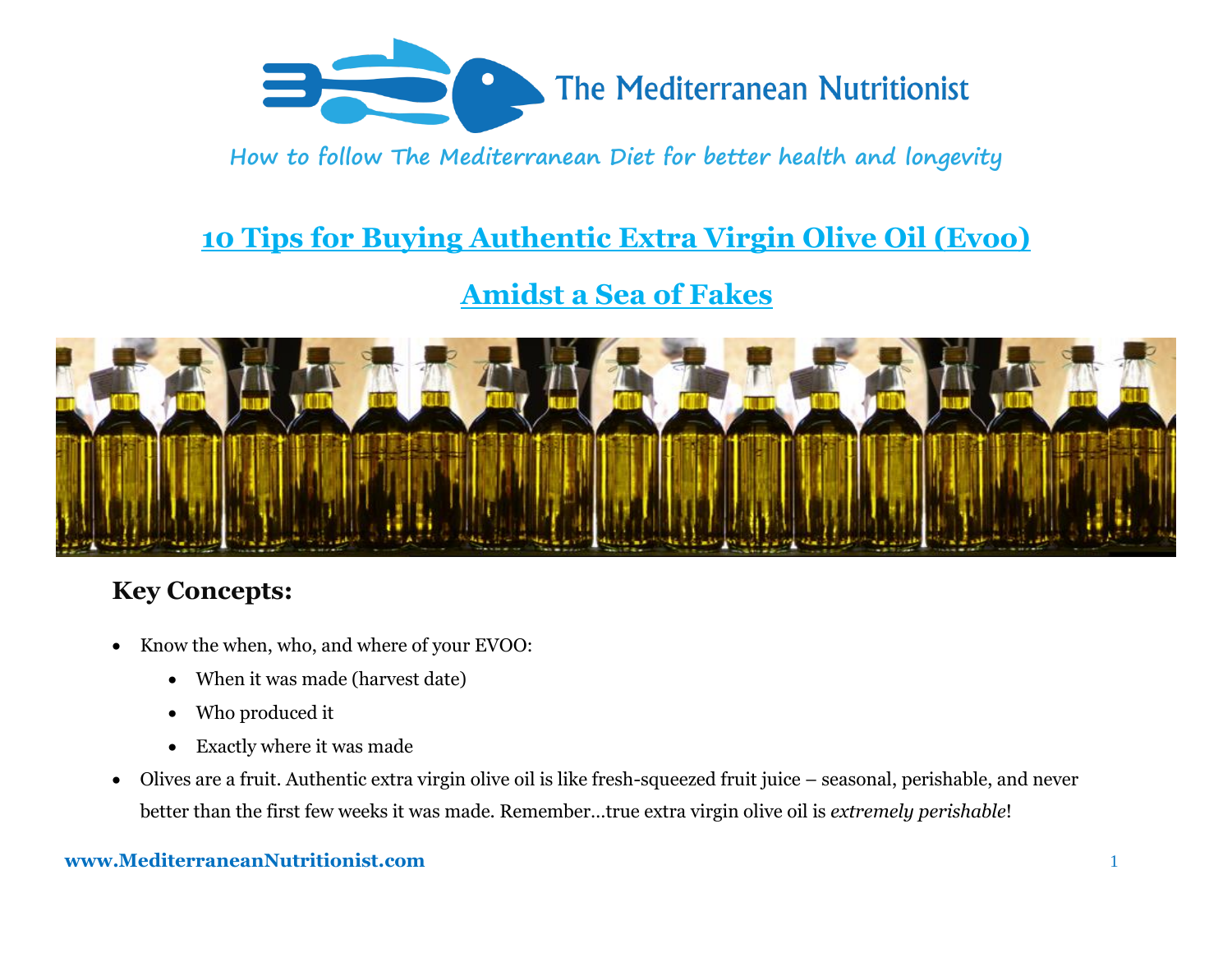

### **Buyers Guide:**

- 1. When choosing your oil, buy oil in a dark glass or other containers that protect against light and air. keep it well sealed and store in a cool, dark place away from heat and sunlight.
- 2. Choose a small bottle or can and replenish often.
- 3. Labels: Choose only "Extra Virgin" on the label, **NOT** "pure" or "light" oil, "olive oil," or "pomace olive oil."
- 4. To ensure freshness: only buy oil with a "harvest date" stamped on it. (See examples.)
- 5. Phrases like "packed in Italy" or "bottled in Italy," do not mean that the oil was made in Italy. To avoid bottling scams, only buy oil whose precise point of production – a specific mill is listed.
- 6. If available, buy oil with the highest polyphenol content (above 500)—an important indicator of the oil's range of health-giving characteristics.
- 7. If available, look for a free fatty acid level (FFA) of 0.2 percent or lower FFA and peroxides at well below 10 meq/kg.
- 8. Although not always a guarantee of quality, buy oil with a certification seal such as PDO and PGI; Australian Olive Association, the California Olive Oil Council and the Association 3E.
- 9. Buy organic if available.
- 10. Avoid bargain prices, producing a genuine extra virgin oil is expensive!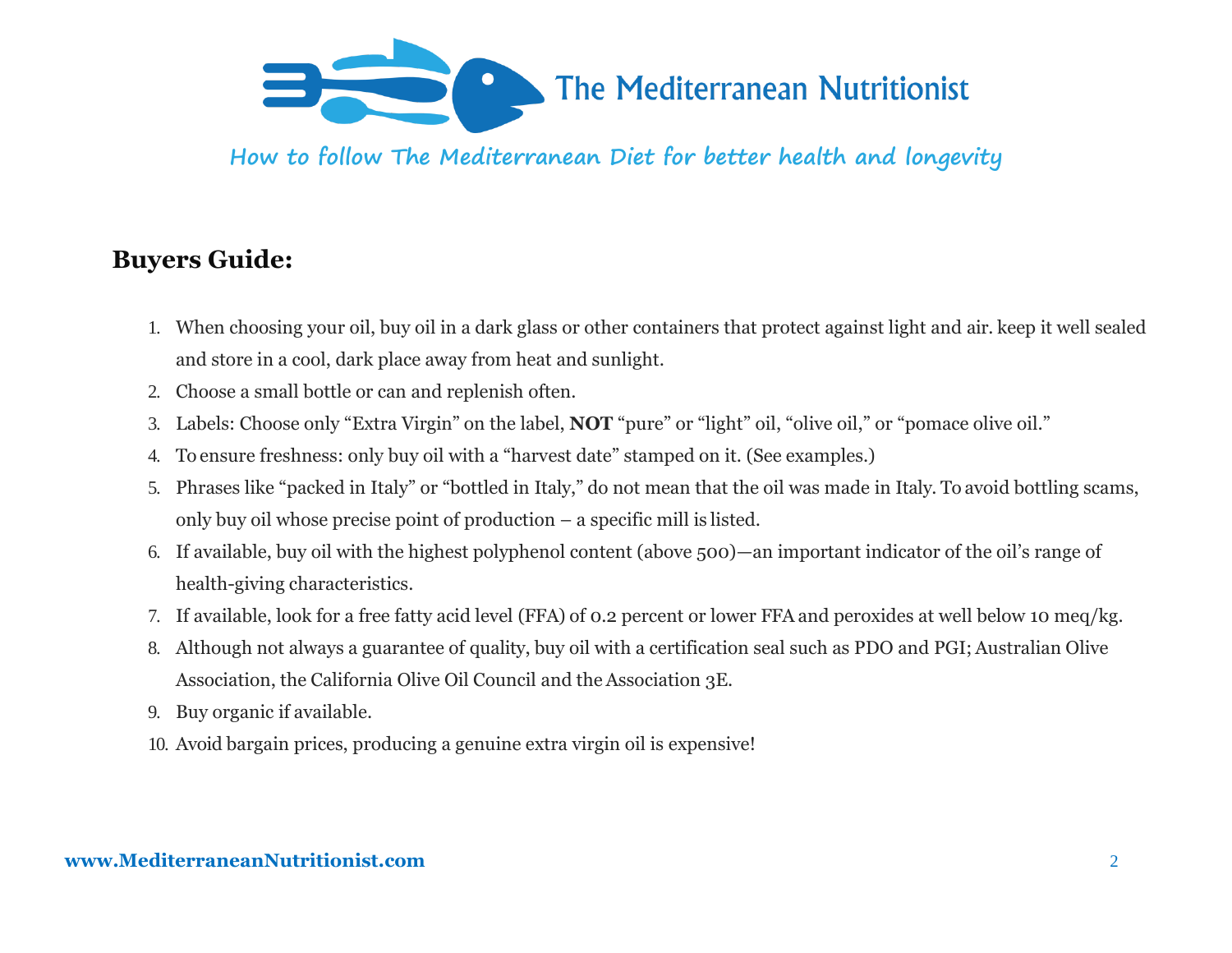

### **Examples:**

### **HARVEST DATES:**

Buy fall harvest dates from the Northern hemisphere crush (October to January: Europe, United States) in spring and summer and Southern hemisphere crush (April-June: South America, South Africa, Australia) in fall and winter.

Example: you would have bought this EVOO in the spring and summer of 2013